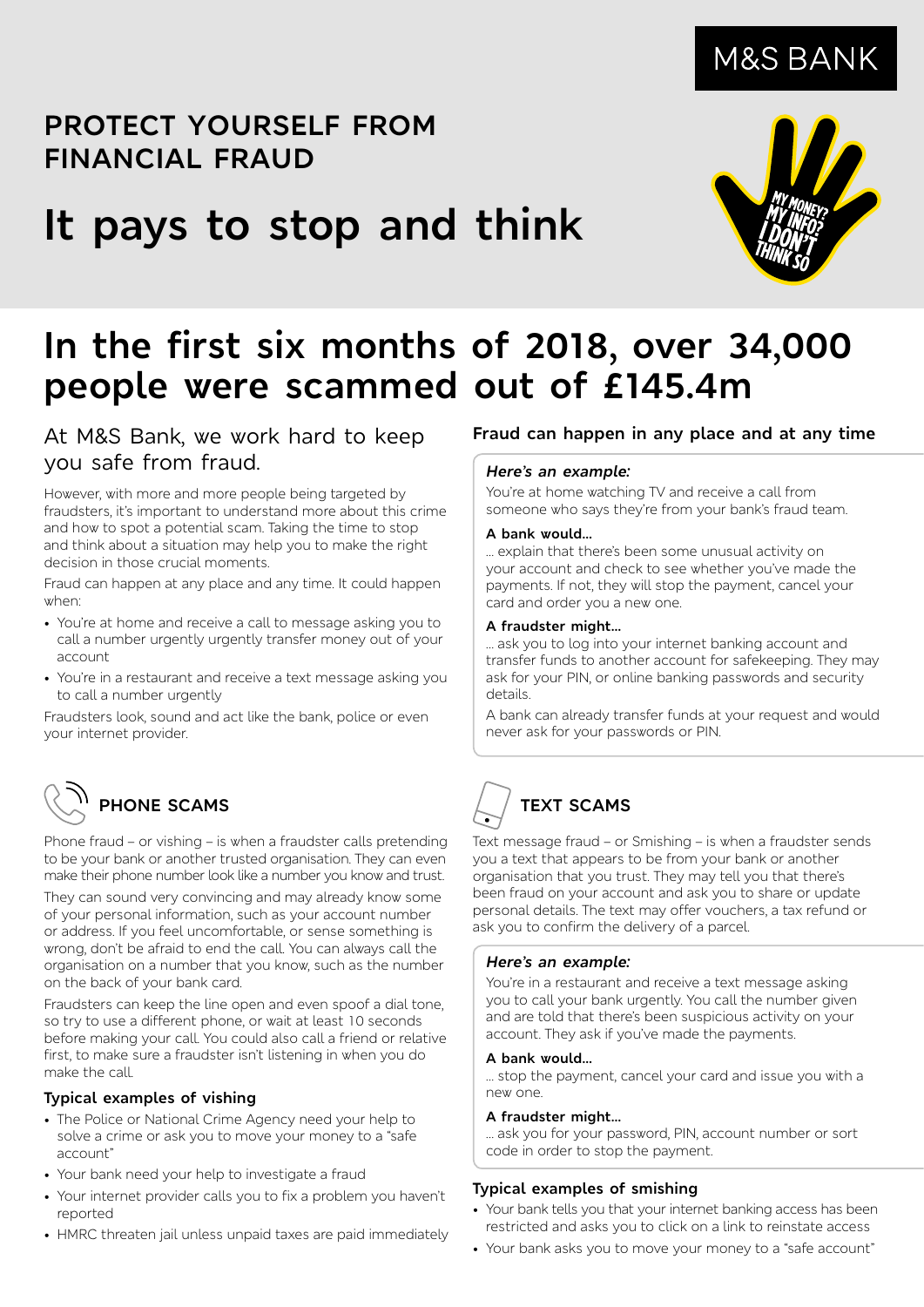## **EMAIL SCAMS**

Also known as phishing, emails are sent by fraudsters to encourage you to share personal details or to click on fake links. Take a few minutes to check whether the email seems genuine or not.

#### *Here's an example:*

You're at work and receive an email that appears to be from your bank.

#### **A bank would…**

…email you to tell you more about their savings accounts, mortgages or other accounts and services that they feel might be useful to you.

#### **A fraudster might…**

…email you asking you for personal details or information about your bank accounts.

#### **Typical examples of phishing**

- HMRC email to say you're owed a tax refund
- You win a lottery you haven't entered
- The Telephone Preference Service ask you to pay for a lifetime subscription

#### **SIGNS OF AN EMAIL PHISHING SCAM**

- You are asked to make an urgent payment.
- The sender's email address doesn't match the website address of the organisation it says it's from – hover your cursor over the sender's name to reveal the true address.
- It asks you to share personal information.
- Links in the email are not official addresses, i.e. marks&spencer.co.uk. Hover over the link to reveal its true destination.



### **£ INVESTMENT SCAMS**

Investment scams claim to offer high returns for very little risk. Fraudsters often use false testimonials, fake celebrity endorsements, spoof websites and other marketing materials to make the scams appear genuine. If it seems too good to be true, it generally is.

#### *Ways to spot an investment scam*

- You're approached by phone, email, text message or by someone calling at your house with an investment opportunity
- The 'company' contacting you won't allow you to call back
- You feel pressured into making a quick decision, for example if the caller states the offer is "only available right now" or "don't miss out"
- The only contact you're given is a mobile phone number or a PO box address
- It seems too good to be true high returns for a low risk



### **ROMANCE SCAMS**

Somebody you have never met in person falls in love with you… and then asks you for money.

#### **Typical examples of this would be**

- Relative needs an urgent operation and has no health care
- They have a large inheritance and are unable to access the money
- Don't have any funds to travel to the UK (with promise of marriage)



Online fraud is on the increase. Fraudsters use sophisticated tactics to access your financial details and passwords, creating bogus links and retailer web pages, as well as fake pop-ups.

#### **Protect yourself from online fraud**

- Always update the operating systems on your tablet, smartphone and computer as soon as they become available
- Install anti-virus software from a well-known and trusted company
- When shopping online, always check that the website you are using is genuine and when entering your personal or payment details ensure that there is a padlock in the address bar that indicates that your connection is secure
- If you're buying something online and you don't know the seller, never pay by bank transfer. Always use a credit card, debit card or PayPal – or a payment option that offers some protection against fraud

### **ACCOUNT TAKEOVER FRAUD**

This growing crime is a form of identity theft, where a fraudster gains control of a victim's bank or credit card account and then makes unauthorised payments.

#### *How this could happen*

A fraudster calls, impersonating your internet provider. They tell you that you have some connection problems. To fix the problem, they ask you to log onto your computer and download a specific piece of software.

This software allows the fraudster to see your screen. They then ask you to log into your online banking account. The fraudster now has the opportunity to steal your banking details and move money out of your account.

An example of account takeover fraud

• The caller offers you a refund and 'accidentally' sends you too much money and asks you to return the overpayment. This creates a new payment to the fraudster on your account and now the fraudster can transfer money from your account to their account.